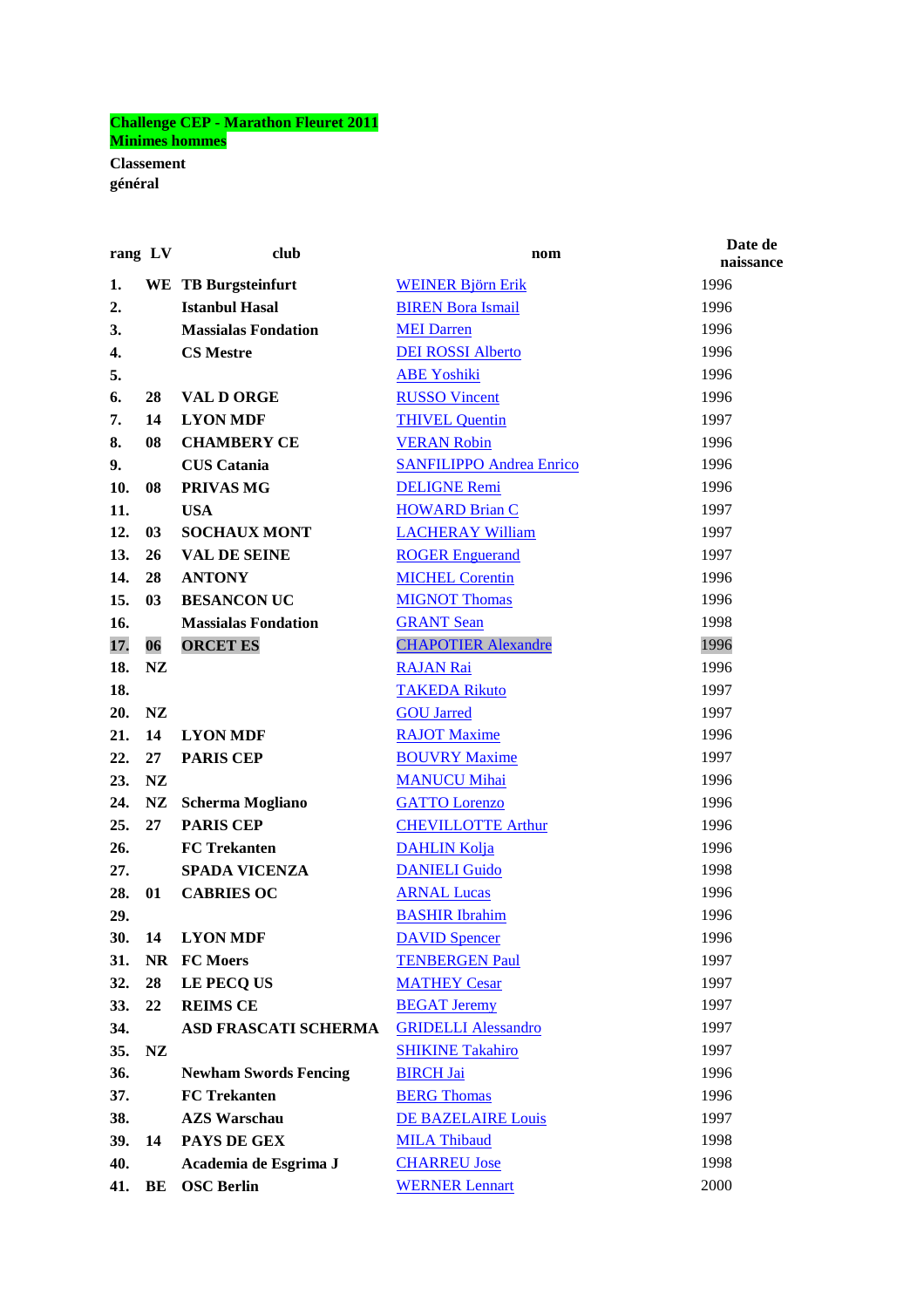| 42. |           |                              | <b>SUZUMARA Kenta</b>         | 1998        |
|-----|-----------|------------------------------|-------------------------------|-------------|
| 43. |           |                              | <b>ARMILLEI Francesco</b>     | 1996        |
| 44. |           | Academia de Esgrima J        | <b>VASCONCELOS Tomas</b>      | 1996        |
| 45. | 17        | <b>METZ SE</b>               | <b>MOINARD Etienne</b>        | 1996        |
| 46. | 28        | LE PECQ US                   | <b>BARON Richard</b>          | 1997        |
| 47. |           | <b>USA</b>                   | <b>DONALDSON Christopher</b>  | 1996        |
| 48. | 28        | <b>SURESNES CE</b>           | <b>DROBINSKY Solal</b>        | 1997        |
| 49. | 14        | <b>LYON MDF</b>              | <b>SEBBAN Theo</b>            | 1996        |
| 50. | 06        | <b>CHAMALIERES</b>           | <b>BEROUJON Baptiste</b>      | <b>1996</b> |
| 51. | 14        | <b>LYON MDF</b>              | <b>ECHEVARD Thomas</b>        | 1997        |
| 52. |           | <b>CE Embourg</b>            | <b>MATERNE Pierre Antoine</b> | 1997        |
| 53. |           | <b>USA</b>                   | <b>HADLER David</b>           | 1996        |
| 54. | 28        | <b>RUEIL MALMAI</b>          | <b>KERUZORE Thomas</b>        | 1997        |
| 55. | 08        | <b>BOURG VALEN</b>           | <b>NAYRAC Thibault</b>        | 1996        |
| 56. | 18        | <b>NANTES NEC</b>            | <b>BISQUAY Emile</b>          | 1997        |
| 57. |           | <b>MK VMD</b>                | <b>SKORAK Alen</b>            | 1996        |
| 58. |           | Charleroi CE                 | <b>KORDUPEL Lukas</b>         | 1997        |
| 59. | 14        | <b>BOURG BRESSE</b>          | <b>BESSARD Thomas</b>         | 1996        |
| 60. | 01        | <b>CABRIES OC</b>            | <b>PEIGNIER Titouan</b>       | 1996        |
| 61. | 14        |                              | <b>DYSON Clovis</b>           | 1996        |
| 62. | 08        | <b>CHAMBERY CE</b>           | <b>BENZ</b> Antoine           | 1996        |
| 63. | 21        | <b>ANGOULEME</b>             | <b>GENTEUIL Emmanuel</b>      | 1996        |
| 64. | 11        | <b>ROUEN CE</b>              | <b>MAUCOURT Tristan</b>       | 1996        |
| 65. | 27        | <b>PARIS LPR</b>             | <b>SIDO</b> Alexandre         | 1996        |
| 66. | 14        | <b>LYON MDF</b>              | <b>GUILLAUMEE Theodore</b>    | 1996        |
| 67. | 04        | <b>MERIGNAC SE</b>           | <b>RECEVEUR Thomas</b>        | 1996        |
| 68. | <b>NZ</b> |                              | <b>WAT Paul</b>               | 1996        |
| 69. | 17        | <b>METZ SE</b>               | <b>SCHANG Maxime</b>          | 1996        |
| 70. | 28        | LE PECQ US                   | <b>VALVERDE Elliott</b>       | 1996        |
| 71. |           | <b>Sussex House Fencing</b>  | <b>LLYOD</b> Alexander        | 1996        |
| 72. |           | SPADA VICENZA                | <b>BICEGO Sebastiano</b>      | 1998        |
| 73. |           | <b>CUS</b> Catania           | <b>SALEMI</b> Lorenzo         | 1997        |
| 74. |           | MK ZSM                       | <b>DINKOVIC Eric</b>          | 1996        |
| 75. |           |                              | <b>BIANCHI Guillaume</b>      | 1997        |
| 76. | 19        | <b>CANNES CE</b>             | <b>MILLIERE Yuji</b>          | 1996        |
| 77. | 11        | <b>ROUEN CE</b>              | <b>AMSALLEM Theo</b>          | 1996        |
| 78. | 28        | <b>LE VESINET</b>            | <b>RIVALAIN Maxime</b>        | 1996        |
| 79. |           | <b>Virtuel Swords Melbou</b> | <b>REYNOLDS Tyler</b>         | 1997        |
| 80. | 28        | <b>ISSY MOUSQUE</b>          | <b>HEURTIER Audric</b>        | 1998        |
| 81. | 25        | <b>MURET CE</b>              | <b>TRAVESSET Damien</b>       | 1997        |
| 82. | 26        | <b>TORCY CE</b>              | <b>DESROSES Matthieu</b>      | 1996        |
| 83. | 10        | PETIT BOURG                  | <b>DELHAISE Anthony</b>       | 1996        |
| 84. |           | <b>FC</b> Trekanten          | <b>KONGSTAD Conrad</b>        | 1997        |
| 85. |           | <b>FC</b> Trekanten          | <b>BOESEN Tor</b>             | 1996        |
| 86. |           | <b>CS</b> Montebelluna       | <b>CASTIGLIONI Alberto</b>    | 1998        |
| 87. |           | <b>CE Les 3 Armes</b>        | <b>BOUTTEFEUX Robin</b>       | 1996        |
| 88. | 28        | <b>ETAMPES MDF</b>           | <b>BERTRAND Damien</b>        | 1996        |
| 89. | 03        | <b>BESANCON UC</b>           | <b>CAROUBALOS Hugo</b>        | 1997        |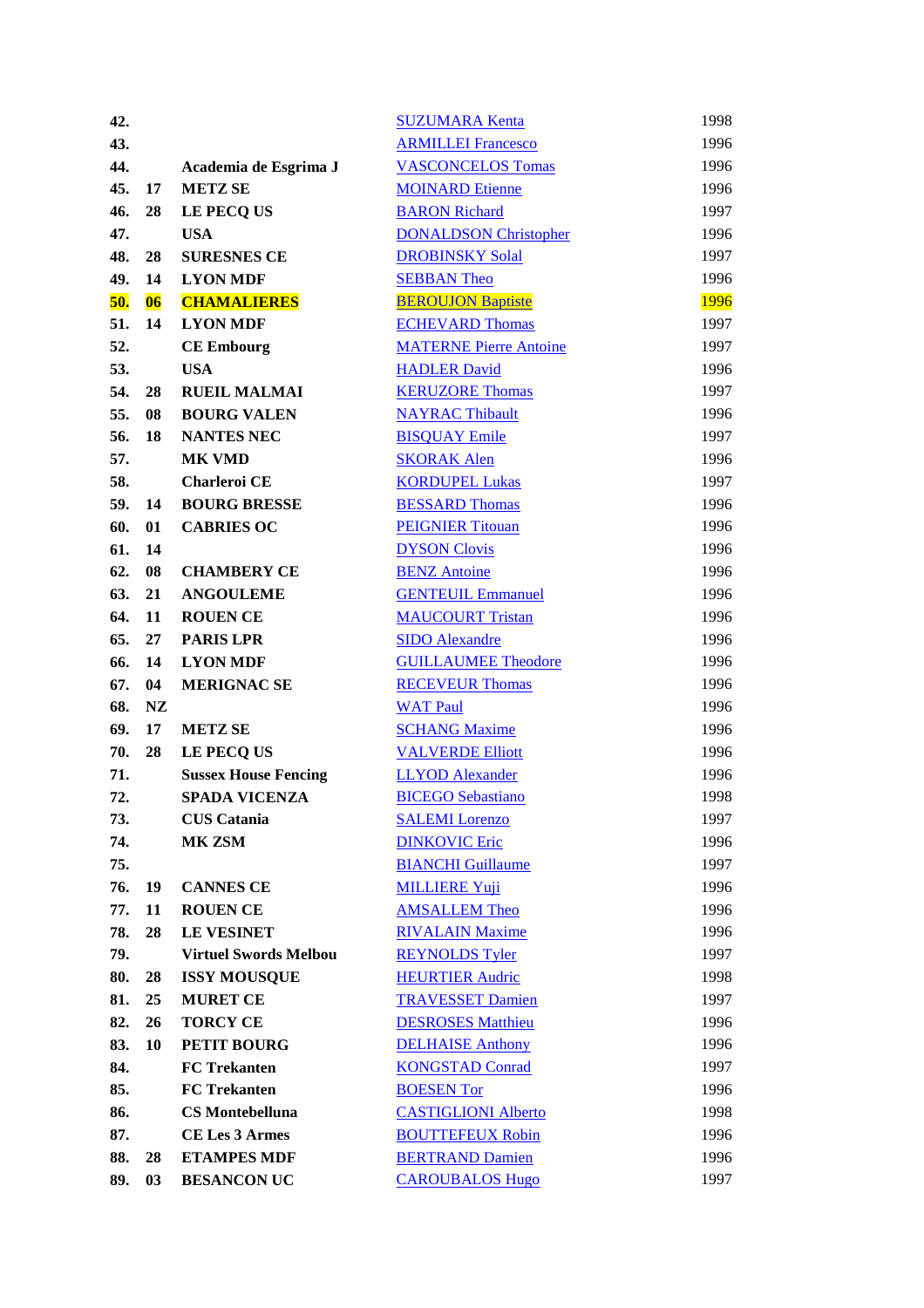| 90.             | 10 | <b>PETIT BOURG</b>                        | <b>ELICE Meddy</b>            | 1996         |
|-----------------|----|-------------------------------------------|-------------------------------|--------------|
| 91.             | 27 | <b>PARIS CEP</b>                          | <b>SALVONI Jerome</b>         | 1996         |
| 92.             | 16 | <b>MONTPEL UC</b>                         | <b>BALLEJOS Marin</b>         | 1996         |
| 93.             |    | <b>Hymers</b>                             | <b>WADDINGTON Oliver</b>      | 1996         |
| 94.             | 01 | <b>MARSEILLE EC</b>                       | <b>DECHAVANNE Guillaume</b>   | 1996         |
| 95.             |    | <b>Cambridge Sword</b>                    | <b>WIELEMANS Timour</b>       | 1996         |
| 96.             |    | <b>WE</b> Quernheimer FC                  | <b>HEIDENREICH Silas</b>      | 1997         |
| 96.             | 13 | <b>HENIN BEAUM</b>                        | <b>TOMASZEWSKI Ivan</b>       | 1996         |
| 96.             | 26 | <b>VILLEJUIF US</b>                       | <b>CHEBLI Alexis</b>          | 1996         |
| 99.             | 17 | <b>METZ SE</b>                            | <b>BATAILLE Nicolas</b>       | 1996         |
| 100. 04         |    | <b>BORDEAUX EC</b>                        | <b>CHABRIER Adrien</b>        | 1996         |
| 101. 26         |    | <b>MEAUX CE</b>                           | <b>EDIRI</b> Alexandre        | 1998         |
| 102.            |    | <b>CE Embourg</b>                         | <b>HANKENNE Guillaume</b>     | 1996         |
| 103.            |    |                                           | <b>KISS Daniel</b>            | 1998         |
| 104.            |    | <b>Istanbul Eskrim</b>                    | <b>MENKUER Engin Batuhan</b>  | 1998         |
| 105.28          |    | <b>RUEIL MALMAI</b>                       | <b>VAUTEY Mathieu</b>         | 1996         |
| 105.11          |    | <b>ROUEN CE</b>                           | <b>NICOLLE Gregoire</b>       | 1996         |
| 107.02          |    | <b>CLERMONT OIS</b>                       | <b>CHAPLY Loic</b>            | 1997         |
| 108.27          |    | <b>PARIS CEP</b>                          | <b>BOUVRY Antonin</b>         | 1997         |
| 109.22          |    | <b>REIMS CE</b>                           | <b>SOLIVELLAS Guillaume</b>   | 1998         |
| 110. 14         |    | <b>LYON SE</b>                            | <b>AKNINE Benjamin</b>        | 1996         |
| 111.28          |    | <b>MONTIGNY RI</b>                        | <b>POIRIER Romain</b>         | 1996         |
| 112.            |    |                                           | <b>SIMON Wandrille</b>        | 1996         |
| 113.25          |    | <b>TOULOUSE UC</b>                        | <b>AUTRET Maxence</b>         | 1996         |
| 114.            |    | <b>Balestra Fencing Acad</b>              | <b>CHUI</b> Kenneth           | 1998         |
| 115.            |    | <b>USA</b>                                | <b>TOURETTE Geoffrey</b>      | 1999         |
| 116.            |    | Herckenrode                               | <b>ABRAHAMS</b> Steven        | 1996         |
| 117.            |    | <b>Maneschermer De</b>                    | <b>VAN GIJSEL Sander</b>      | 1996         |
| 118. 26         |    | <b>VILLEJUIF US</b>                       | <b>LOISEL Pierre</b>          | 1998         |
| 119. NZ         |    |                                           | <b>TIMMERMANS Nathan</b>      | 1996         |
| 120. 03         |    | <b>BELFORT ASM</b>                        | <b>SPRINGARD Maxime</b>       | 1996         |
| 121.            |    |                                           | <b>ITO Hiroki</b>             | 1997         |
|                 |    | 122. NZ CAL Lausanne                      | <b>HUNGERBUHLER Nicolas</b>   | 1996         |
| 123. 26         |    | <b>MEAUX CE</b>                           | <b>NAVARRO</b> Sebastien      | 1998         |
| 124. 26         |    | <b>VAL DE SEINE</b>                       | <b>ROGER Wallerand</b>        | 1998         |
| 125.            |    |                                           | <b>PULLES Guus</b>            | 1996         |
| 126.            |    |                                           | <b>PELLI Giovanni lorenzo</b> | 1997         |
| 127. 28         |    | <b>MENNECY</b>                            | <b>MAGNET Romain</b>          | 1997         |
| 128.11          |    | <b>ROUEN CE</b>                           | <b>RIOU Maxime</b>            | 1997         |
| 129.            |    | <b>CS Chimia Rm. Valcea</b>               | <b>PRUNDEANU Alexandru</b>    | 1997         |
| 130.            |    |                                           | <b>SASAKI Ryoma</b>           | 1996         |
| 131.            |    |                                           |                               |              |
|                 |    | <b>CUS Siena ASD</b><br><b>PONTARLIER</b> | <b>TARANTINO Dimitri</b>      | 1997         |
| 132. 03<br>133. |    | ASD FRASCATI SCHERMA                      | <b>TOURNIER Vincent</b>       | 1996<br>1997 |
| 134. 06         |    |                                           | <b>CIPOLLONE Carlo</b>        |              |
|                 |    | <b>VOLVIC EC</b>                          | <b>FAYE Lilian</b>            | 1996<br>1997 |
| 135. 25         |    | <b>MURET CE</b>                           | <b>MOURIOUX Robin</b>         |              |
| 136. 03         |    | <b>BELFORT ASM</b>                        | <b>WIMMER Thibault</b>        | 1997         |
| 137. 02         |    | <b>SENLIS 3A</b>                          | <b>ROCHE Thibaut</b>          | 1998         |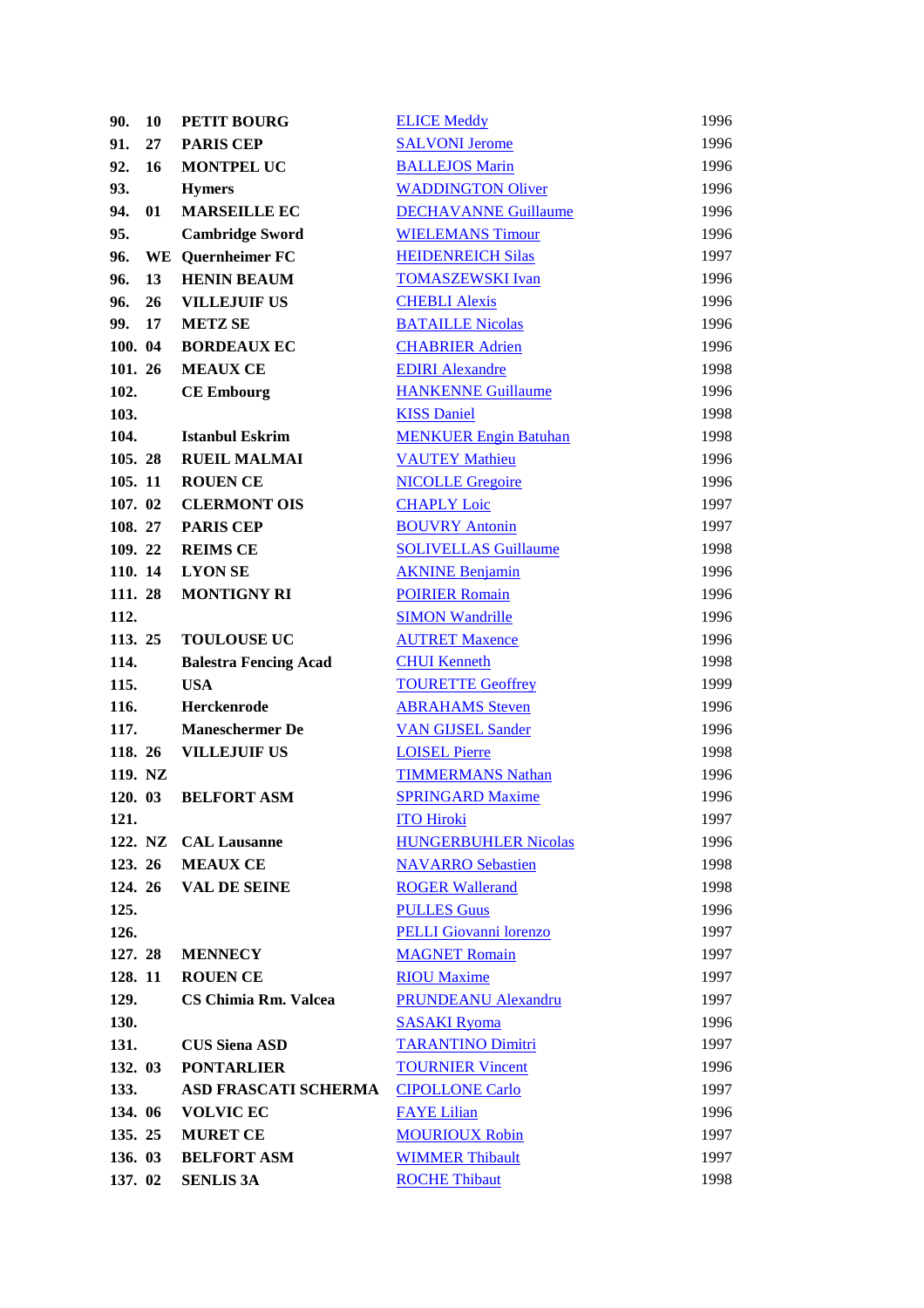| 138. 16 | <b>MONTPEL UC</b>         | <b>ARGAUD Pierre olivier</b>      | 1996 |
|---------|---------------------------|-----------------------------------|------|
| 139. 01 | <b>CABRIES OC</b>         | <b>GONZALEZ Matthis</b>           | 1996 |
| 140. NZ |                           | <b>GOU McConnell</b>              | 1998 |
| 141. 14 | <b>LYON SE</b>            | <b>DEMOMENT Alexis</b>            | 1996 |
| 142.28  | <b>ST CLOUD UAS</b>       | <b>PIQUET Joseph</b>              | 1997 |
| 143. 14 | <b>ECULLY</b>             | <b>GOGUILLOT Alexandre</b>        | 1997 |
| 144.28  | <b>SURESNES CE</b>        | <b>SIROU Hugo</b>                 | 1997 |
| 145.    | <b>USA</b>                | <b>KANG Justin</b>                | 1998 |
| 146. 16 | <b>MONTPEL UC</b>         | <b>CHARDON Xavier</b>             | 1997 |
| 147.    |                           | <b>UMETSU Shohei</b>              | 1996 |
| 148.28  | <b>JOUY LE MOU</b>        | <b>DUMONT William</b>             | 1996 |
| 149. 08 | <b>BOURG VALEN</b>        | <b>FERGANI</b> Liam               | 1996 |
| 149. 26 | <b>COULOMMIERS</b>        | <b>TURBOUST Theophile</b>         | 1997 |
| 151. 05 | <b>HEROUVILLE</b>         | <b>DEMAINE David</b>              | 1996 |
| 152.    | <b>SPADA VICENZA</b>      | <b>FILIPPI DAVIDE</b>             | 1998 |
| 153.26  | <b>IVRY US</b>            | <b>BOULAIS Lilian</b>             | 1996 |
| 154.    |                           | <b>HEITBRINK Martijn</b>          | 1998 |
| 155.    | <b>FC</b> Trekanten       | <b>LANDORPH Sophus</b>            | 1999 |
|         | 156. TH PSV Weimar        | <b>HOFFMANN Henry</b>             | 1997 |
| 157.    |                           | <b>MINOTT Kamal</b>               | 1997 |
| 158. 04 | <b>BORDEAUX EC</b>        | <b>DECAZES Olivier</b>            | 1996 |
| 159.    | Lugano Scherma            | <b>DAGANI Elia</b>                | 1998 |
| 160.    | <b>CAPITOLINA SCHERMA</b> | <b>SCARASCIA MUGOZZA Giancarl</b> | 1997 |
| 161.    | ASD FRASCATI SCHERMA      | <b>PRINCIPESSA Damiano</b>        | 1998 |
| 162.    |                           | <b>HOPPE Tobias</b>               | 1997 |
| 162. 14 | <b>LYON MDF</b>           | <b>PILASTRE Antoine</b>           | 1996 |
| 164.28  | <b>ANTONY</b>             | <b>GIRARD Valentin</b>            | 1996 |
| 165.    | <b>Malvern College</b>    | <b>FEASTER John</b>               | 1997 |
| 166. 10 | <b>DESHAIES EC</b>        | <b>BONIFACE Aymeric</b>           | 1996 |
| 167.28  | <b>SURESNES CE</b>        | <b>SARRABEZOLLES Charles Anto</b> | 1997 |
|         | 168. WÜ SV 1845 Esslingen | <b>SCHWEIZER Oliver</b>           | 1996 |
| 169.    | <b>TED SK</b>             | <b>YAZAR</b> Bora                 | 1996 |
| 170. 27 | <b>PARIS CEP</b>          | <b>WALLACH Elias</b>              | 1996 |
| 171.28  | <b>VANVES SE</b>          | <b>EECHAUT Robin</b>              | 1996 |
| 172.    | <b>CS Lucca TBB</b>       | <b>SALVO Francesco</b>            | 1998 |
| 173.    | <b>BORDEAUX EC</b>        | <b>DAGREOU Mathieu</b>            | 1996 |
| 174.    | <b>CS</b> Roma            | <b>FIORETTO Edoardo</b>           | 1996 |
| 175. 03 | <b>BESANCON UC</b>        | <b>COURTOT MICHEL Edgar</b>       | 1996 |
| 176.    | <b>CE Embourg</b>         | <b>CRNJAK Tom</b>                 | 1998 |
| 176.    |                           | <b>SCRUGGS Nolen</b>              | 1997 |
| 178.    | <b>Z</b> Fencing          | <b>YAU Han Xiang</b>              | 1998 |
| 179. 03 | <b>SOCHAUX MONT</b>       | <b>FAURE Mathieu</b>              | 1997 |
| 180. VS | Göteborgs FK              | <b>RIZELL Josef</b>               | 1996 |
| 181. NZ |                           | <b>DUNNILL Oliver</b>             | 1996 |
| 182. 21 | <b>PERIGNY</b>            | <b>PETIT Romain</b>               | 1996 |
| 183.    | <b>Z</b> Fencing          | <b>NG Shang Fei Jet</b>           | 1998 |
| 184. NZ | <b>MK VMD</b>             | <b>DEBANIC Fran</b>               | 1996 |
| 185. 28 | <b>ST GERMAIN E</b>       | <b>AYMERICH Pierre</b>            | 1997 |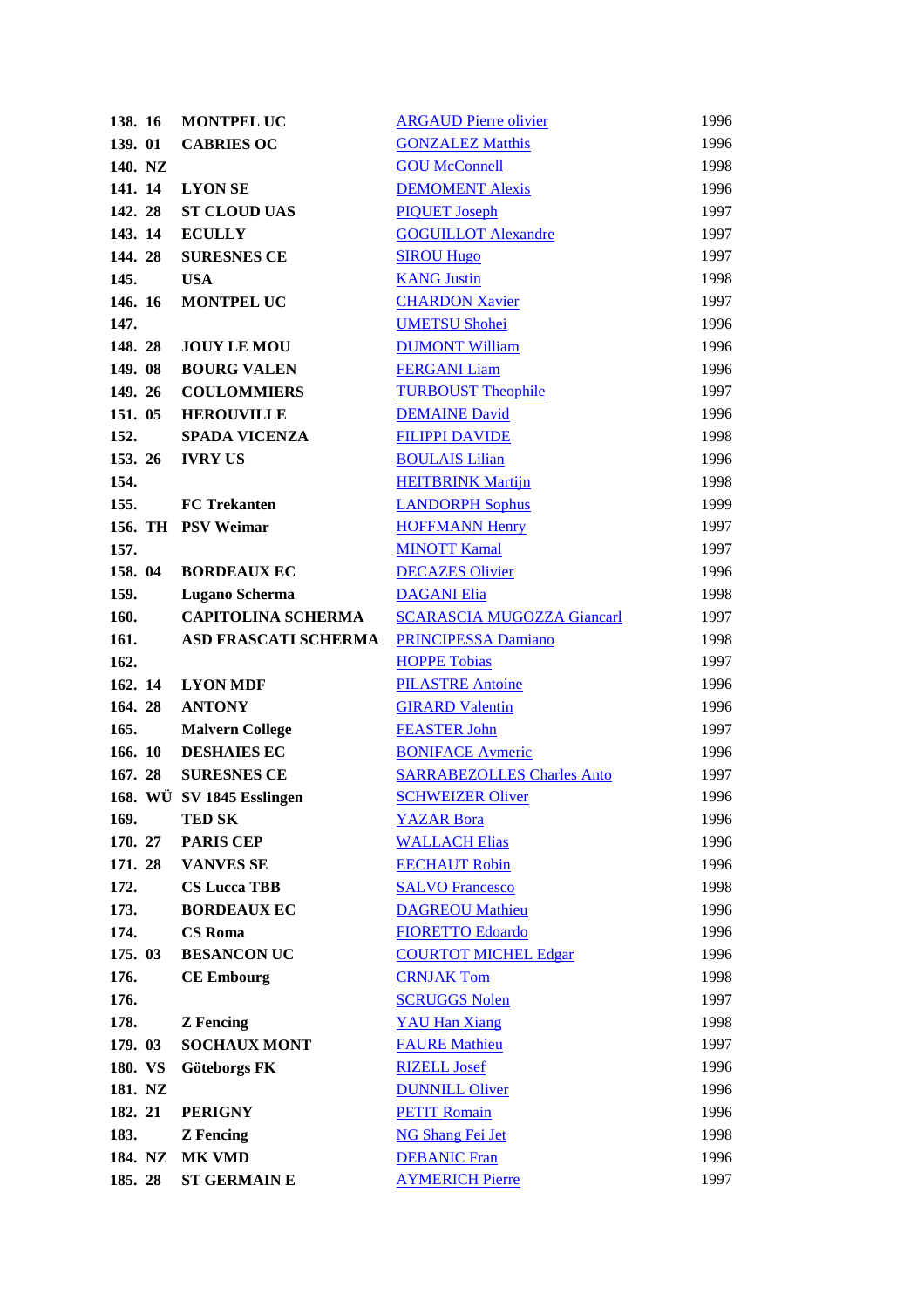| 186. 27        | <b>PARIS ASR</b>       | <b>ASSELINEAU Joseph</b>      | 1996        |
|----------------|------------------------|-------------------------------|-------------|
| 187. 24        | <b>MULHOUSE FC</b>     | <b>MEYER Aubin</b>            | 1996        |
| 187. 28        | LE PECQ US             | <b>HENRY Alexandre</b>        | 1996        |
| 189. NZ        | <b>MK Rapir</b>        | <b>FILES Petar</b>            | 1997        |
| 190. 16        | <b>MONTPEL UC</b>      | <b>FAURE Simon</b>            | 1996        |
| <b>191.</b> 06 | <b>CHAMALIERES</b>     | <b>BARRES Mathieu</b>         | <b>1996</b> |
| 191.           | <b>CS</b> Roma         | <b>DI MARTINO Andrea</b>      | 1998        |
| 193. 04        | <b>AGEN SE</b>         | <b>RAPIN Sacha</b>            | 1996        |
| 194.           | <b>USA</b>             | <b>CHAN Kenneth</b>           | 1996        |
| 195.08         | <b>CHAMBERY CE</b>     | <b>VASSAS Ulysse</b>          | 1997        |
| 196. 11        | <b>ROUEN CE</b>        | <b>HOUILLIERE Robin</b>       | 1997        |
| 197. 27        | <b>PARIS SUFFRE</b>    | <b>SOUBEYRAN Guillaume</b>    | 1997        |
| 198. 22        | <b>ST DIZIER</b>       | <b>ROLIN Simon</b>            | 1996        |
| 199.           | <b>Heerenleed</b>      | <b>VAN UITERT Bastiaan</b>    | 1996        |
| 200. 28        | <b>ST GERMAIN E</b>    | <b>BRDENK Emmanuel</b>        | 1997        |
| 201.           | <b>CE Les 3 Armes</b>  | <b>HONET Antoine</b>          | 1996        |
| 202.           | <b>CS Roma</b>         | <b>LA MARCA Riccardo</b>      | 1998        |
| 203. 27        | <b>PARIS CEP</b>       | <b>LAVALLETTE Donovann</b>    | 1997        |
| 204.           | <b>Z</b> Fencing       | <b>CHAN Wei Yu</b>            | 1996        |
| 205. 21        | <b>ANGOULEME</b>       | <b>FOURGERAT PRINCE Lucas</b> | 1998        |
| 206.           | <b>Cambridge Sword</b> | <b>ARCHER Ciaran</b>          | 1998        |
| 207.           | <b>CE Woluwe</b>       | <b>TORI Floriano</b>          | 1997        |
| 207.           | Charleroi CE           | <b>MARONET Alexis</b>         | 1996        |
| 209. 14        | <b>LYON SE</b>         | <b>PAOLOZZI Vincent</b>       | 1996        |
| 210. 26        | <b>VITRY SEINE</b>     | <b>SERAUT Alexandre</b>       | 1996        |
| 211. 22        | <b>ST DIZIER</b>       | <b>DESCHAMPS</b> Ghislain     | 1996        |
| 212. 01        | <b>CABRIES OC</b>      | <b>PALANZUELA Guillaume</b>   | 1997        |
| 213. 23        | <b>RENNES MCB</b>      | <b>IOOS Lukas</b>             | 1996        |
| 214. 04        | <b>BLANQUEFORT</b>     | <b>NAHON CREUZIN Julien</b>   | 1996        |
| 215. 27        | <b>PARIS SUFFRE</b>    | <b>BRIAIS Hugo</b>            | 1997        |
| 216. 28        | <b>ANTONY</b>          | <b>LAMBERT Nicolas</b>        | 1996        |
| 217.28         | <b>ST NOM LA BR</b>    | <b>DESMEDT Thomas</b>         | 1996        |
| 218.28         | <b>ST NOM LA BR</b>    | <b>SCANLON Nicholas</b>       | 1997        |
| 219.24         | <b>MULHOUSE FC</b>     | <b>BISCH Etienne</b>          | 1997        |
| 220. 21        | <b>COGNAC EPEE</b>     | <b>SERRA Pacome</b>           | 1996        |
| 221. 26        | <b>IVRY US</b>         | <b>MAGRINO Malo</b>           | 1996        |
| 222.           | Sala de Armas Madrid   | <b>GARCIA ALZORRIZ Roger</b>  | 1997        |
| 223. 06        | <b>ORCET ES</b>        | <b>CORNELOUP Guillaume</b>    | 1996        |
| 224. 28        | <b>ST NOM LA BR</b>    | <b>GOUDERCOURT Quentin</b>    | 1997        |
| 225.14         | <b>LYON MDF</b>        | <b>VELLY BRUN Enguerrand</b>  | 1998        |
| 226. 24        | <b>MULHOUSE FC</b>     | <b>BRENDLE Clement</b>        | 1998        |
| 227. 17        | <b>METZ SE</b>         | <b>VALENTIN Thibaut</b>       | 1996        |
| 228. NZ        | <b>CE Comeur</b>       | <b>BIERLAIRE Adrien</b>       | 1998        |
| 229. 22        | <b>ST DIZIER</b>       | <b>PAQUOT</b> Gabin           | 1998        |
| 230. 28        | <b>ST NOM LA BR</b>    | <b>SCANLON Sebastian</b>      | 1996        |
| 231.           | <b>Fleche FC Sofia</b> | <b>TODOROV Denislav</b>       | 1996        |
| 232. 02        | <b>SENLIS 3A</b>       | <b>HAELTERMAN Andy</b>        | 1996        |
| 233. 23        | <b>RENNES MCB</b>      | <b>DEBONTRIDE Guillaume</b>   | 1996        |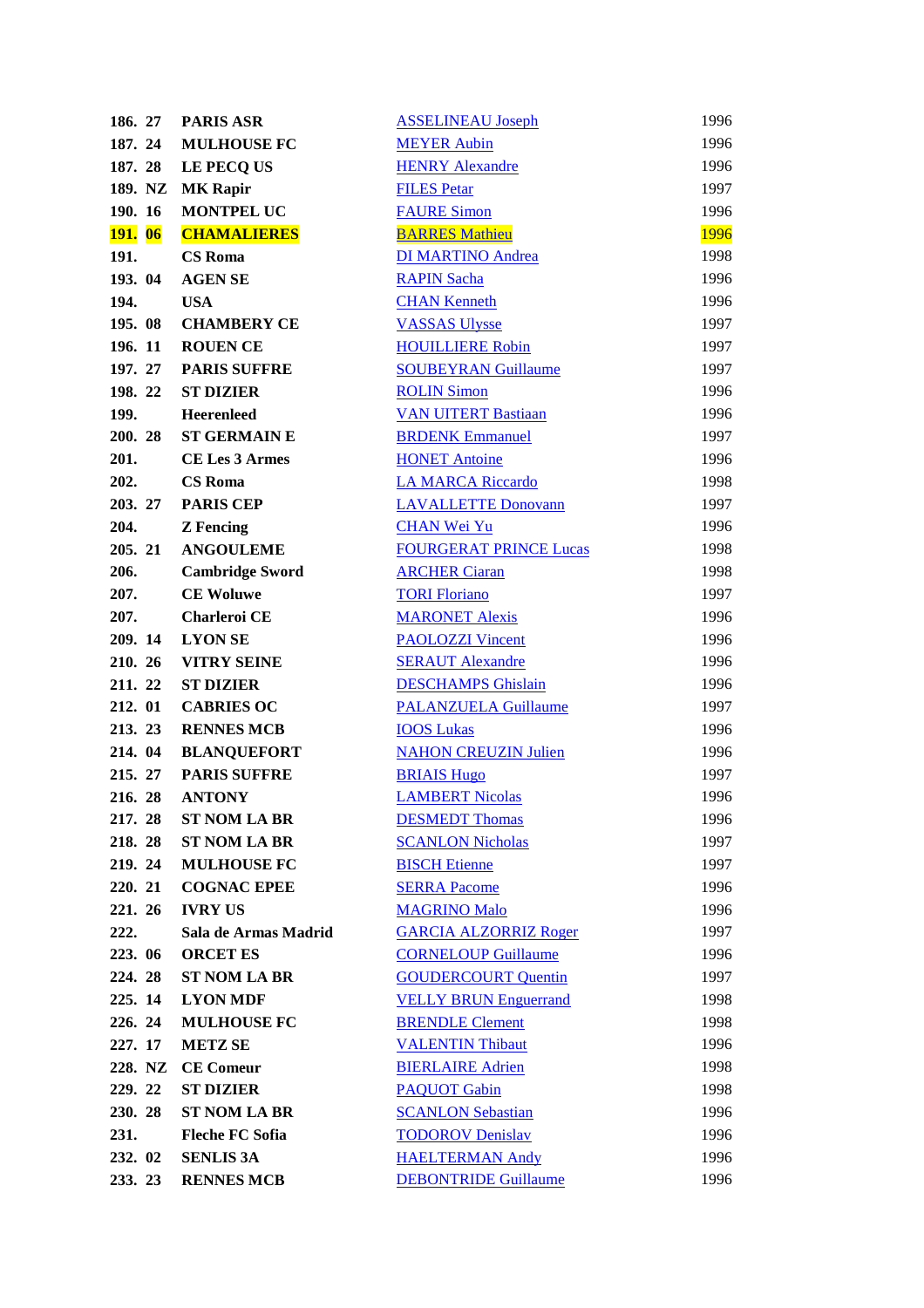| 234. 23 | <b>ST MALO JA</b>            | <b>DEMARET Titouan</b>         | 1997 |
|---------|------------------------------|--------------------------------|------|
| 235. 04 | <b>BORDEAUX EC</b>           | <b>SERGENT Pierre</b>          | 1996 |
| 236. 16 | <b>MONTPEL UC</b>            | <b>PLAT Theodore</b>           | 1997 |
| 237.28  | <b>ST NOM LA BR</b>          | <b>DELANNES Thomas</b>         | 1996 |
| 238. 16 | <b>MONTPEL UC</b>            | <b>REGIPA Quentin</b>          | 1997 |
| 239. 26 | <b>IVRY US</b>               | <b>GUILLAUD Pierre</b>         | 1996 |
| 240.    | <b>Fleche FC Sofia</b>       | <b>PANCHEV Matey</b>           | 1996 |
| 241. 04 | <b>AGEN SE</b>               | <b>PERTHUISOT Batiste</b>      | 1997 |
| 242. 03 | <b>BELFORT ASM</b>           | <b>FAUCOGNEY Julien</b>        | 1997 |
| 243. 26 | <b>CHAMPIGNY MA</b>          | <b>LECONTE Raphael</b>         | 1998 |
| 244.14  | <b>LYON MDF</b>              | <b>AUBERT Pierre</b>           | 1997 |
| 245. NZ |                              | <b>ZRYD Arthur</b>             | 1998 |
| 245.    | <b>Salle Paul Fencing Cl</b> | <b>BIRD Harry</b>              | 1998 |
| 247. 23 | <b>RENNES MCB</b>            | <b>FONTAINE Allan</b>          | 1997 |
| 248.    | <b>CESA</b>                  | <b>BARTISSOL Jose</b>          | 1997 |
| 249.    | <b>Troubadours</b>           | <b>TULEN Rafael</b>            | 1997 |
| 250. 16 | MONTPEL UC                   | <b>CAUMETTE Nicolas</b>        | 1997 |
| 251. 04 | PERIGUEUX EP                 | <b>NAVAUD Pierre louis</b>     | 1997 |
|         | 252. TH PSV Weimar           | <b>PETERS Richard-Francis</b>  | 1997 |
| 253.    | ASD FRASCATI SCHERMA         | <b>BRCIC Mirko</b>             | 1998 |
| 254. 27 | <b>PARIS CEP</b>             | <b>VIGNERON Kevin</b>          | 1996 |
| 255. 27 | <b>PARIS TA</b>              | <b>DORNY Adrien</b>            | 1998 |
| 256. 22 | <b>REIMS CE</b>              | <b>FOSSE Augustin</b>          | 1998 |
| 257.01  | <b>CABRIES OC</b>            | <b>VOLTZ Tom</b>               | 1997 |
| 258.18  | <b>ANGERS SCO</b>            | <b>GERAULT</b> Jean baptiste   | 1996 |
| 259.23  | <b>BREST RAPIER</b>          | <b>DE KERROS Mathieu</b>       | 1996 |
| 260.    | <b>Scherma Bresso</b>        | <b>BISCEVIC Bruno</b>          | 1997 |
| 261.    | <b>CESA</b>                  | <b>SANGUINO Rodrigo</b>        | 1997 |
| 262. 18 | <b>MAUGESBOCAGE</b>          | <b>RAFFLEGEAU Thomas</b>       | 1996 |
| 263.08  | <b>CHAMBERY CE</b>           | <b>GARIN Pierre</b>            | 1998 |
| 264. 20 | <b>MEUNG LOIRE</b>           | <b>BERENI Paul</b>             | 1997 |
| 265.    | <b>Newham Swords Fencing</b> | <b>LOZOVIK Alan</b>            | 1997 |
| 266.    | Herckenrode                  | <b>LAMBRECHTS Jo</b>           | 1997 |
| 267. 23 | <b>RENNES MCB</b>            | <b>TOMINE Octave</b>           | 1999 |
| 268.    | <b>Confrerie Gent</b>        | <b>VERHELLE Thibault</b>       | 1996 |
| 268.14  | <b>LYON MDF</b>              | <b>PRAT Dorian</b>             | 1997 |
|         | 270. TH FSC Nordhausen       | <b>JUNGE Rick Justin</b>       | 1996 |
|         | 271. WE Quernheimer FC       | <b>HAAF Til</b>                | 1997 |
| 272.    | Academia de Esgrima J        | <b>BEIRAO Joao</b>             | 1996 |
| 273. 26 | <b>TORCY CE</b>              | <b>CHAUMERLIAT Remi</b>        | 1996 |
| 274. 22 | <b>ST DIZIER</b>             | <b>LECOMTE Louis</b>           | 1997 |
| 275.    | <b>Ter Weer</b>              | <b>KLUIJTMANS Gijs</b>         | 1998 |
| 276. 03 | <b>BESANCON UC</b>           | <b>LAMBOLEY Kim</b>            | 1998 |
| 277. 11 | <b>ROUEN CE</b>              | <b>LECOMTE Camille</b>         | 1996 |
| 278. 17 | <b>METZ SE</b>               | <b>HENTZEN Louis</b>           | 1996 |
| 279. 11 | <b>ROUEN CE</b>              | <b>SASSIER Alexandre</b>       | 1997 |
| 280.    | <b>CS Roma</b>               | <b>SAMEK LODOVICI Leonardo</b> | 1998 |
| 281.    | <b>ASD FRASCATI SCHERMA</b>  | <b>DENIS David</b>             | 1998 |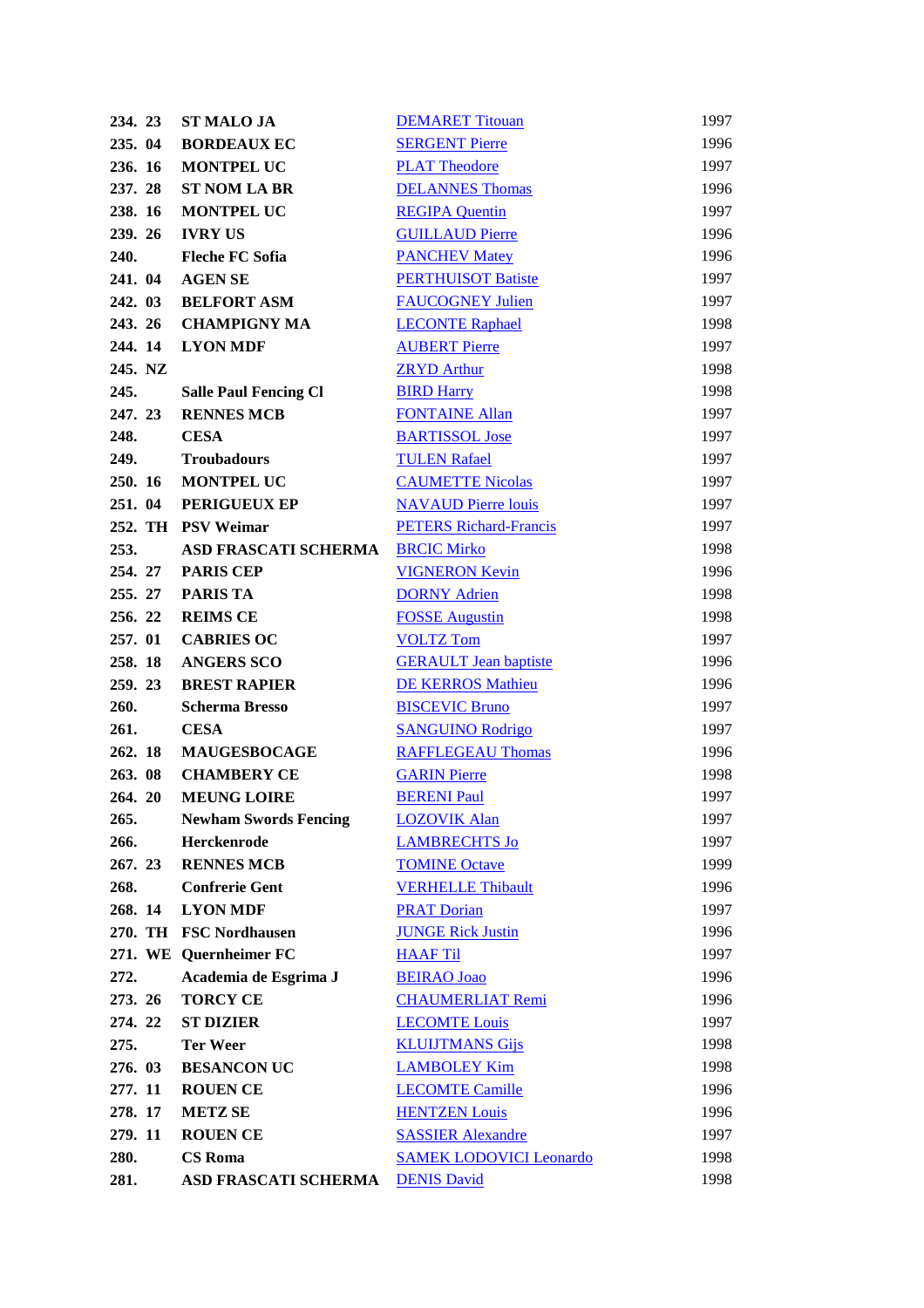| 282.            | Altinyurt S.K.             | <b>OZTASKIN</b> Arda             | 1996 |
|-----------------|----------------------------|----------------------------------|------|
| 283. 09         | <b>AUXERRE CE</b>          | <b>COEUR Leo</b>                 | 1996 |
| 284.08          | <b>BOURG VALEN</b>         | <b>MARY Corentin</b>             | 1998 |
| 285.06          | <b>ORCET ES</b>            | <b>BIDEUX Clement</b>            | 1998 |
| 286.28          | <b>JOUY LE MOU</b>         | <b>DEJEAN Nicolas</b>            | 1996 |
| 287. 02         | PONT STE MAX               | <b>VINCENT Jonathan</b>          | 1996 |
| 288. 21         | <b>ANGOULEME</b>           | <b>LANDRAGIN Lothaire</b>        | 1997 |
| 289.            | <b>CUS Siena ASD</b>       | <b>CAPRA Lorenzo</b>             | 1997 |
| 290.            | <b>FC</b> Trekanten        | <b>LOKKEGAARD Emil</b>           | 1996 |
| 291. 26         | <b>CHAMPIGNY MA</b>        | <b>SABRY Ahmed</b>               | 1996 |
| 292. 21         | <b>NIORT CE</b>            | <b>TREDAN Tanguy</b>             | 1997 |
| 292. 02         | <b>CREIL CE</b>            | <b>VOILET Sylvain</b>            | 1998 |
| 294.            | Herckenrode                | <b>VANDERAERDEN Levi</b>         | 1996 |
| 295.            | <b>CS Roma</b>             | <b>DI LUCA Matteo</b>            | 1998 |
| 296.08          | <b>BOURG VALEN</b>         | <b>MASSOL</b> Lambert            | 1998 |
| 297.            | <b>Istanbul Hasal</b>      | YAYLIOGLU Ogan                   | 1996 |
| 298. 27         | <b>PARIS SUFFRE</b>        | <b>RUIZ Diego</b>                | 1997 |
| 299.            | <b>Sherwood Cadets</b>     | <b>CLARKE Blaine</b>             | 1997 |
| 300.            | <b>Holland Schermen</b>    | DE RUITER Job                    | 1998 |
|                 | 301. WE Quernheimer FC     | <b>BRÖKEMEIER Marlon</b>         | 1997 |
| 302. 08         | <b>BOURG VALEN</b>         | <b>GEFFRAYE Sebastien</b>        | 1996 |
|                 | 303. TH FSC Nordhausen     | <b>LOESCHE Toni</b>              | 1998 |
| 304. 17         | <b>METZ SE</b>             | <b>LEDEUX Tristan</b>            | 1997 |
| 304. 26         | <b>VAL DE SEINE</b>        | <b>MABIKA Maxence</b>            | 1998 |
| 306.            |                            | <b>OHARA Oscar</b>               | 1997 |
| 307. 23         | <b>AURAY ESCRIM</b>        | <b>ROBERT Alexis</b>             | 1997 |
| 308. 14         | <b>BRON</b>                | <b>BLETON Maxence</b>            | 1997 |
| 309.            | <b>FS Flawil</b>           | <b>MUNTWYLER Louis</b>           | 1997 |
| 310. 27         | <b>PARIS CEP</b>           | <b>VIRASSAMY Evan</b>            | 1996 |
| 311. 13         | <b>CAMBRAICE</b>           | <b>BIGO Alexis</b>               | 1998 |
| 312. WÜ SC Korb |                            | <b>BISCHOFF Valentin</b>         | 1996 |
| 313.08          | <b>BOURG VALEN</b>         | <b>NAYRAC Adrien</b>             | 1999 |
| 314.23          | <b>RENNES MCB</b>          | <b>GABOREL Pierre</b>            | 1997 |
| 315.28          | <b>VANVES SE</b>           | <b>JALLET Benoit</b>             | 1997 |
| 316. 03         | <b>BELFORT ASM</b>         | <b>KARAM Valentin</b>            | 1997 |
| 316. 23         | <b>ST MALO JA</b>          | <b>DELAURY</b> Antoine           | 1997 |
| 318. NZ         | <b>Scaramouche</b>         | <b>BRINKMANN Jan-Douve</b>       | 1998 |
| 319.            | <b>PARIS CEP</b>           | <b>SANTUCCI Ruben</b>            | 1998 |
| 320.            |                            | <b>BOOSALIS Andrew</b>           | 1999 |
| 321.            | <b>SC St. Petersburg</b>   | <b>TROYANKO Dimitry</b>          | 1997 |
| 322. 11         | <b>ROUEN CE</b>            | <b>CLOSSET Elliott</b>           | 1998 |
| 323. VS         | Göteborgs FK               | <b>MOAVEN DOUST Egil</b>         | 1997 |
| 324. 03         | <b>BELFORT ASM</b>         | <b>GENG Sebastien</b>            | 1996 |
| 325.            | <b>FC</b> Trekanten        | <b>DANCKWARDT Mathias</b>        | 1998 |
| 326. 27         | <b>PARIS CEP</b>           | <b>LAY Owen</b>                  | 1999 |
| 327.            | <b>Scherma Treviso ASD</b> | <b>MARIGNANI Giacomo</b>         | 1999 |
| 328. 23         | <b>ST MALO JA</b>          | <b>SEEWOORUTTUN Nivesh brian</b> | 1997 |
| 329. 23         | <b>LORIENT SE</b>          | <b>LE MANACH Yovann</b>          | 1997 |
|                 |                            |                                  |      |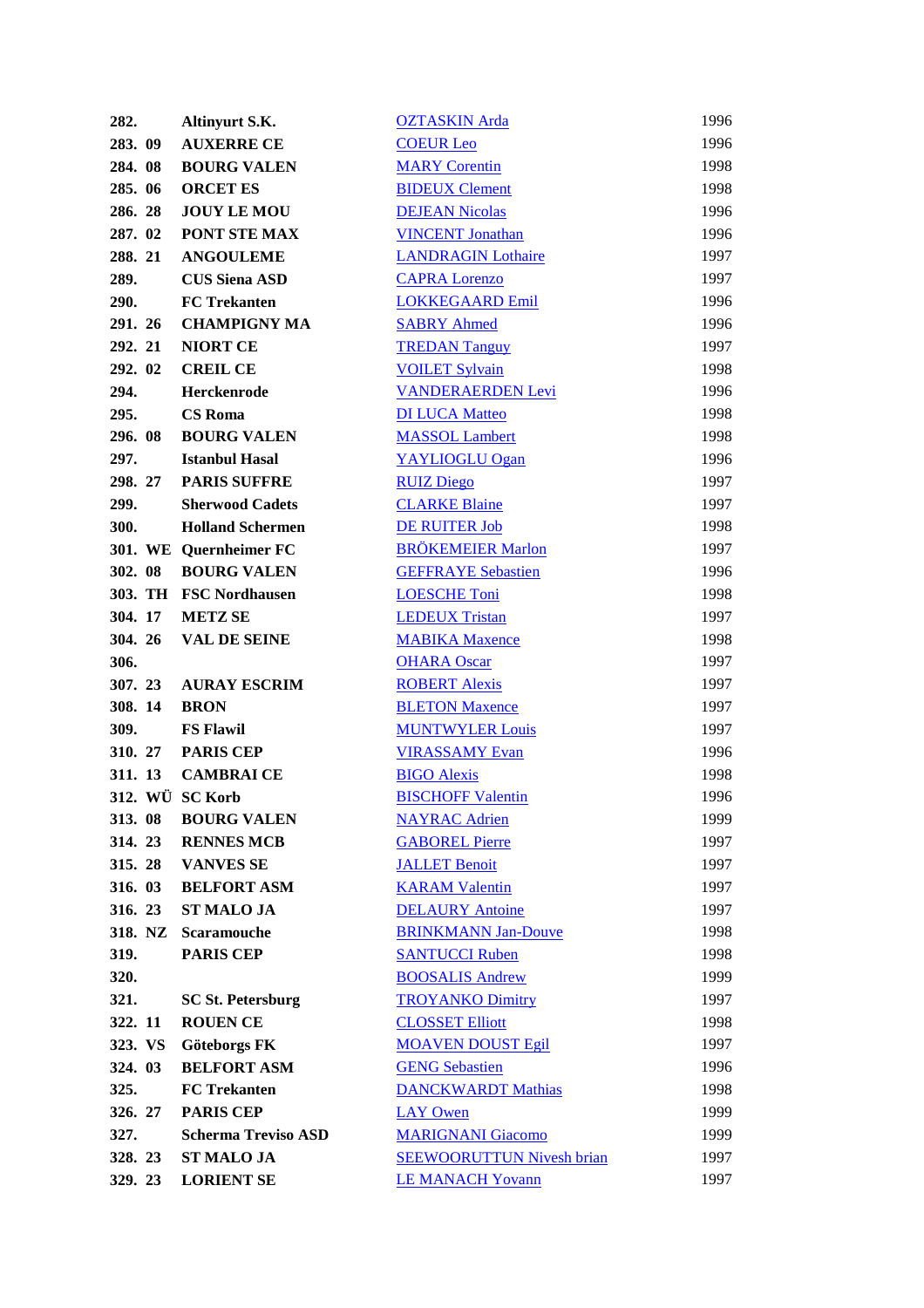| 329. 27        | <b>PARIS CEP</b>            | <b>MOHLI Achille</b>              | 1998 |
|----------------|-----------------------------|-----------------------------------|------|
| 331.           | <b>Fencing Club Angels</b>  | <b>SHUMANOV Simeon</b>            | 1997 |
| 332. 21        | <b>COGNAC EPEE</b>          | <b>LAROCHE Louis</b>              | 1996 |
| 333.28         | <b>ANTONY</b>               | <b>THION Nicolas</b>              | 1996 |
| 334. 22        | <b>ST DIZIER</b>            | <b>BOYETTE Dylan</b>              | 1997 |
| 335.08         | <b>MOIRANS CES</b>          | <b>DUFFOUR Cyprien</b>            | 1996 |
| 336.           | <b>Laszlos Fencing Club</b> | <b>MILBURN Bradley</b>            | 1997 |
| 337. 27        | <b>PARIS CEP</b>            | <b>RABAUD Erwan</b>               | 1999 |
| 338.9          | <b>AUXERRE CE</b>           | <b>LEFEBVRE Louis</b>             | 1997 |
| 339.28         | <b>ISSY MOUSQUE</b>         | <b>TILLY Baptiste</b>             | 1996 |
| 340. 10        | PETIT BOURG                 | <b>VIRGINIE Meddy</b>             | 1997 |
| 341.09         | <b>BEAUNE CE</b>            | <b>BOUCHET Matthieu</b>           | 1997 |
| 341.           | <b>Ter Weer</b>             | <b>KOLF Valentijn</b>             | 1999 |
|                | 343. NR FC Moers            | <b>DICKEL Justus Felix</b>        | 1998 |
| 344. 05        | <b>TOUQUES ESCR</b>         | <b>GONCALVES DE SANTIAGO Abel</b> | 1997 |
| 345. 27        | <b>PARIS CEP</b>            | <b>DESGRANGES Robin</b>           | 1996 |
| 346. 26        | <b>COMBS VILLE</b>          | <b>RENNAERT Josue</b>             | 1998 |
| 347.03         | <b>DOLE CE</b>              | <b>FRANCOIS Thibault</b>          | 1998 |
| 348.           | <b>Z</b> Fencing            | <b>LIN Fang Yi</b>                | 1999 |
| 349.           | Maestro's Klub Team         | <b>SPLIT Olivier</b>              | 1999 |
| 350.           | <b>ABYMES CHEVA</b>         | <b>VITELIUS Kevan</b>             | 1996 |
| 351.           | <b>CAL Lausanne</b>         | <b>HUNGERBUHLER Tom</b>           | 1998 |
| 352.           | <b>MK Karlovac</b>          | <b>MARKOVIC Sven</b>              | 1997 |
| 353.02         | <b>SOISSONS CE</b>          | <b>TALLEUX Sebastien</b>          | 1997 |
| 353.           | CS Di Terni                 | <b>GRIDO</b> Simone               | 1999 |
|                |                             |                                   |      |
| 355.           | MK ZSM                      | <b>BUMCI Bruno</b>                | 1996 |
| 356. 03        | <b>SOCHAUX MONT</b>         | <b>VATE Baptiste</b>              | 1997 |
| <b>357.</b> 06 | <b>CHAMALIERES</b>          | <b>NADAL Noel</b>                 | 1997 |
| 358.23         | <b>ST MALO JA</b>           | <b>MEYRIER Leo</b>                | 1997 |
|                | 359. TH PSV Weimar          | <b>HÄFNER Nico</b>                | 1997 |
| 360. 27        | <b>PARIS CEP</b>            | <b>GOUBIN Felix</b>               | 1998 |
| 361.27         | <b>PARIS TA</b>             | <b>COLL Arthur</b>                | 1997 |
| 362.           | Altinyurt S.K.              | <b>TURGAY Cinar</b>               | 1998 |
| 362. 13        | <b>COUDEKERQUE</b>          | <b>GOSSET Bastien</b>             | 1996 |
| 364.28         | <b>PALAISEAU</b>            | <b>BALLEYGUIER Theophile</b>      | 1998 |
| 365.09         | <b>AUXERRE CE</b>           | <b>SPITZ Alexis</b>               | 1997 |
| 366. 05        | <b>ESCRIME 50</b>           | <b>LEBRENE Arthur</b>             | 1996 |
| 367. 27        | <b>PARIS CEP</b>            | <b>MOHLI Nino</b>                 | 1999 |
| 368. 03        | <b>BELFORT ASM</b>          | <b>SICARD Martin</b>              | 1997 |
| 369. 26        | <b>VILLEMOMBLE</b>          | <b>FRUTIEAUX Tom</b>              | 1997 |
| 370.           | <b>Confrerie Gent</b>       | <b>LAPIN Simon</b>                | 1997 |
|                | 371. WÜ SV 1845 Esslingen   | <b>KRUSCHE Janes</b>              | 1996 |
| 372. 05        | <b>TOUQUES ESCR</b>         | <b>VALLEE Thomas</b>              | 1996 |
| 373.           | <b>CE Embourg</b>           | <b>FRERES</b> hugo                | 1999 |
| 374. 26        | <b>VILLEMOMBLE</b>          | <b>CHAFFANJON Matthieu</b>        | 1998 |
| 375. 23        | <b>RENNES MCB</b>           | <b>DECOURVAL Malo</b>             | 1997 |
| 376. 21        | <b>POITIERS</b>             | <b>BENIELLI Francois</b>          | 1998 |
| 377.28         | <b>ISSY MOUSQUE</b>         | <b>PILLEVESSE Killian</b>         | 1997 |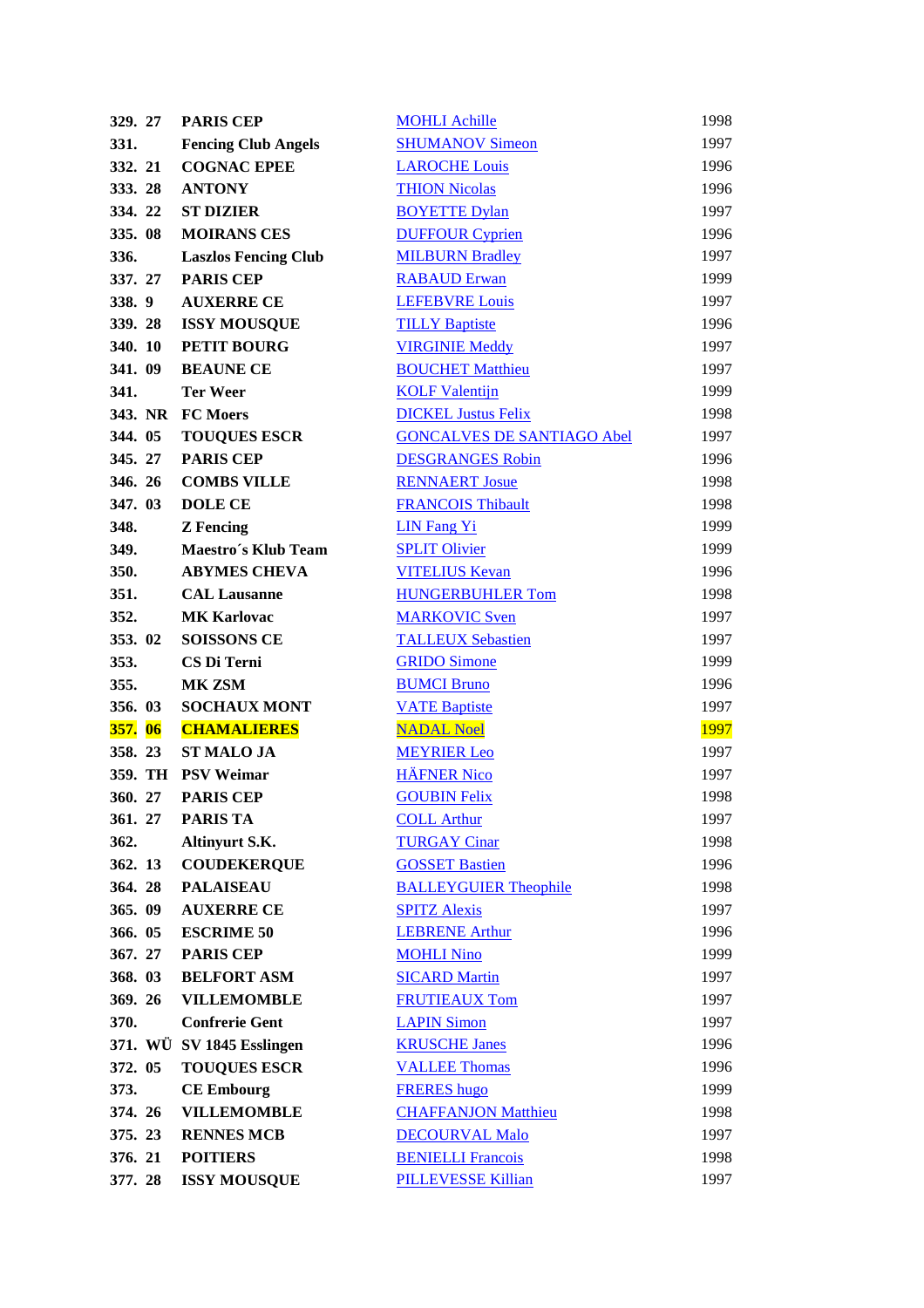| 378. 13         | <b>CAMBRAICE</b>            | <b>ROSSIGNOL Alexis</b>           | 1998 |
|-----------------|-----------------------------|-----------------------------------|------|
| 379. NR         | <b>Remscheider SV</b>       | <b>STOCKHAUSEN Niklas</b>         | 1998 |
| 380. 21         | <b>COGNAC EPEE</b>          | <b>DONNOU Erwan</b>               | 1996 |
| 381. VS         | Göteborgs FK                | <b>ZINGMARK William</b>           | 1998 |
|                 | 382. NR FS Gummersbach      | <b>HEINE Nils Owe</b>             | 1998 |
| 383.            | <b>Scherma Treviso ASD</b>  | <b>CATANIA David</b>              | 1998 |
|                 | 384. NR DFC Düsseldorf      | <b>MARGARITIDIS Timo</b>          | 1997 |
|                 | éliminés dans tour $# 1$    |                                   |      |
| 385.            |                             | <b>LUPRANO Victor</b>             | 1997 |
| 386. 06         | <b>ORCET ES</b>             | <b>TAVERNIER Florian</b>          | 1997 |
| 386. 26         | <b>TORCY CE</b>             | <b>ARFI Thomas</b>                | 1997 |
| 386.            | <b>Escalibur</b>            | <b>BUROV</b> Georgi               | 1997 |
| 389. 04         | <b>AGEN SE</b>              | <b>THOUIN Celeste</b>             | 1998 |
| 390.            | Herckenrode                 | <b>RUYSSEVELDT Sam</b>            | 1999 |
|                 | 391. TH Einheit Altenburg   | <b>MERTLIK Darius</b>             | 1998 |
| 391.08          | <b>MOIRANS CES</b>          | <b>ALBANET Julien</b>             | 1996 |
| 391.26          |                             |                                   |      |
|                 | <b>VILLEMOMBLE</b>          | <b>CONVERT Florentin</b>          | 1996 |
| 394.            | <b>CS</b> Roma              | <b>SACCHETTO Saverio</b>          | 1998 |
| 395. 04         | <b>AGEN SE</b>              | <b>DUBUISSON Paul</b>             | 1997 |
| 396.            |                             | <b>DEAMER Euan</b>                | 1998 |
| 397. 27         | <b>PARIS TA</b>             | <b>RIBAULT Raphael</b>            | 1998 |
| 397.14          | <b>LYON MDF</b>             | <b>DUPOUY LABOURET Maximilien</b> | 1996 |
| 397.            | <b>ArgOss</b>               | <b>ZOONS Edo</b>                  | 1999 |
| 400.28          | <b>ISSY MOUSQUE</b>         | <b>SIMON Julien</b>               | 1998 |
| 401.            | Altinyurt S.K.              | <b>EBICLIOGLU Mustafa kutay</b>   | 1997 |
| 402.28          | <b>ISSY MOUSQUE</b>         | <b>MILLET Arthur</b>              | 1997 |
| 403.            | <b>CE Bessemans</b>         | <b>PRAILE Clement</b>             | 1999 |
| 404.27          | <b>PARIS TA</b>             | <b>LELEU Clovis</b>               | 1997 |
| 405.            |                             | <b>PHILLIPS-LANGLEY Thomas</b>    | 1998 |
| 405.            | <b>Laszlos Fencing Club</b> | <b>WEEKS Harry</b>                | 1999 |
| 405. 05         | <b>HEROUVILLE</b>           | <b>MARTIN Steven</b>              | 1998 |
| 408.            | <b>CESA</b>                 | <b>MELO</b> Joao                  | 1996 |
| 408.26          | <b>VITRY SEINE</b>          | <b>DUCATEZ Joris</b>              | 1996 |
| 410. 11         | <b>ROUEN CE</b>             | <b>GOINEAU Pierre</b>             | 1997 |
| 411.21          | <b>NIORT CE</b>             | <b>MALLET Quentin</b>             | 1998 |
| 412.            | La Rapiere                  | <b>DE VRIES Ruben</b>             | 0002 |
| 413. 26         | <b>VILLEMOMBLE</b>          | <b>RAPA Antonin</b>               | 1997 |
| 413.28          | <b>ISSY MOUSQUE</b>         | <b>FRUTIEAUX Antoine</b>          | 1997 |
| 413.            | <b>Istanbul Hasal</b>       | <b>ULUTAS Denizhan</b>            | 1999 |
| 416.08          | <b>BOURG VALEN</b>          | <b>TURKMENIAN Loic</b>            | 1998 |
| 416. 10         | <b>DESHAIES EC</b>          | <b>REBUS Gregory</b>              | 1997 |
|                 | 418. TH PSV Weimar          | <b>DIENER Felix</b>               | 1997 |
| 418.            | <b>Scherma Bresso</b>       | <b>COSENZA Alessandro</b>         | 1999 |
| 420.28          | <b>RUEIL MALMAI</b>         | <b>FLAMMANT Pablo</b>             | 1997 |
| 421. WÜ SC Korb |                             | <b>GROSCH Tim</b>                 | 1999 |
| 421.11          | <b>ROUEN CE</b>             | <b>COLLET Theo</b>                | 1998 |
| 421.22          | <b>ST DIZIER</b>            | <b>KESLER Jordan</b>              | 1997 |
| 424. 05         | <b>HEROUVILLE</b>           | <b>GRIFFON Erwan</b>              | 1997 |
|                 |                             |                                   |      |